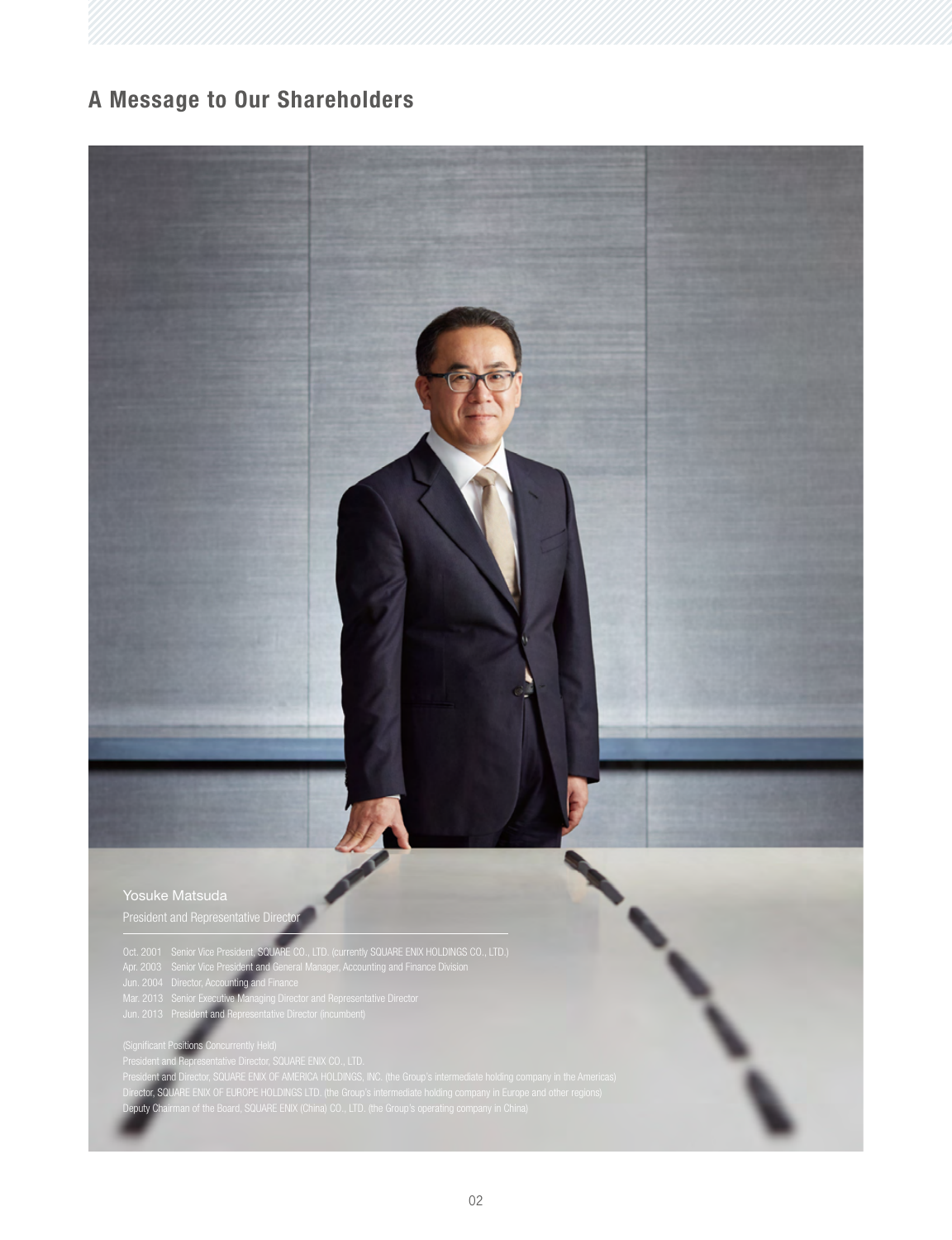Thank you for your continued support of the Square Enix Group. I am pleased to present this review of our results for the fiscal year ended March 2015 and an outline of our strategies for the future.

 On a consolidated basis, net sales for the fiscal year ended March 2015 totaled ¥167.8 billion, operating income amounted to ¥16.4 billion, recurring income was ¥16.9 billion, and net income reached ¥9.8 billion. A concerted effort by our Group's leadership and employee body resulted in year-on-year growth in both net sales and income. This achievement would not have been possible without the support of our shareholders, for whom we are sincerely grateful.

## **Business Segment Overview**

In the fiscal year ended March 2015, we made particularly significant strides in the realm of smart device content for the Japanese market. Hit titles such as "SCHOOLGIRL STRIKERS," "FINAL FANTASY Record Keeper," and "Kai-ri-Sei Million Arthur" have added to the breadth of our pipeline and grown into major earnings pillars. In Japan's mobile market, advances in device technology have resulted in even stronger demand for highly playable games. As such, how we go about differentiating ourselves in order to deliver unparalleled gaming experiences is an increasingly important issue.



**SCHOOLGIRL STRIKERS** ©2014, 2015 SQUARE ENIX CO., LTD. All Rights Reserved.



**DRAGON QUEST Dokodemo MONSTER PARADE** ©2015 ARMOR PROJECT/BIRD STUDIO/SQUARE ENIX All Rights Reserved. ©SUGIYAMA KOBO Developed by ZENER WORKS inc.



**Kai-ri-Sei Million Arthur** ©2014, 2015 SQUARE ENIX CO., LTD. All Rights Reserved.



**FINAL FANTASY** ©2015 SQUARE ENIX CO., LTD. All Rights Reserved.

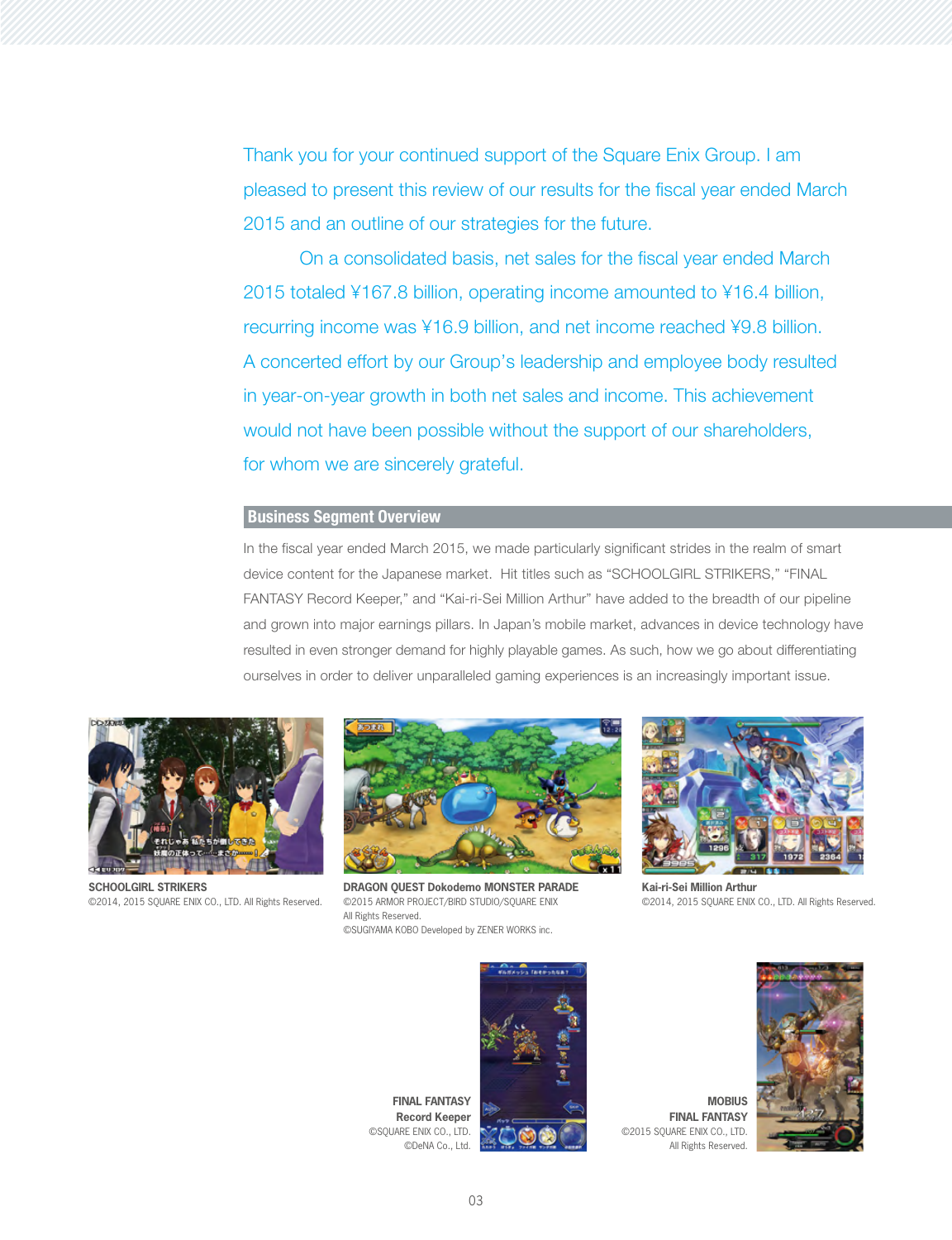We have continued to make this our goal in the new fiscal year as demonstrated by the June 2015 launches of "MOBIUS FINAL FANTASY" and "DRAGON QUEST Dokodemo MONSTER PARADE," both of which are off to strong starts. In particular, we position "MOBIUS FINAL FANTASY" as a strategic differentiator since its quality vastly exceeds that of conventional smartphone games. Its massive popularity has significant implications for how we will approach our business going forward. In short, we hope to create a situation where we achieve further growth via competition-crushing content quality and delivery.

 In the MMO space, "FINAL FANTASY XIV" and "DRAGON QUEST X Online" have developed into stable earnings generators that underpin our financial performance. We launched new services and undertook new initiatives with "DRAGON QUEST X Online," including offering "Dragon Quest X Companion App" and making the game available via the cloud on smart devices and Nintendo 3DS. We are meanwhile rolling out "FINAL FANTASY XIV" to new service territories, having launched it in



**DRAGON QUEST X Online** ©2012-2015 ARMOR PROJECT/BIRD STUDIO/SQUARE ENIX All Rights Reserved.



**Dragon Quest X Companion App** ©2012-2015 ARMOR PROJECT/ BIRD STUDIO/SQUARE ENIX All Rights Reserved.



**FINAL FANTASY XIV** ©2010-2015 SQUARE ENIX CO., LTD. All Rights Reserved.

China in August 2014 and with plans for a South Korean launch in September 2015. In the fiscal year ending March 2016, we are working to retain existing players and to attract new players by offering expansion discs for both games. These are examples of how we continue to promote these two games with new development efforts and services in order to ensure their position as a major earnings backbone for our Group.

 In the HD (high-definition) game space, we released two new titles—"DRAGON QUEST HEROES: The World Tree's Woe and the Blight Below," in February, and "FINAL FANTASY TYPE-0 HD," in March. As the first full-fledged action RPG (role-playing game) in the DRAGON QUEST franchise, "DRAGON QUEST HEROES" has successfully added another alluring layer to the series. "FINAL FANTASY TYPE-0 HD" is the HD version of the "FINAL FANTASY TYPE-0" title we had previously made available on the PlayStation Portable (PSP) platform. Demand for the HD version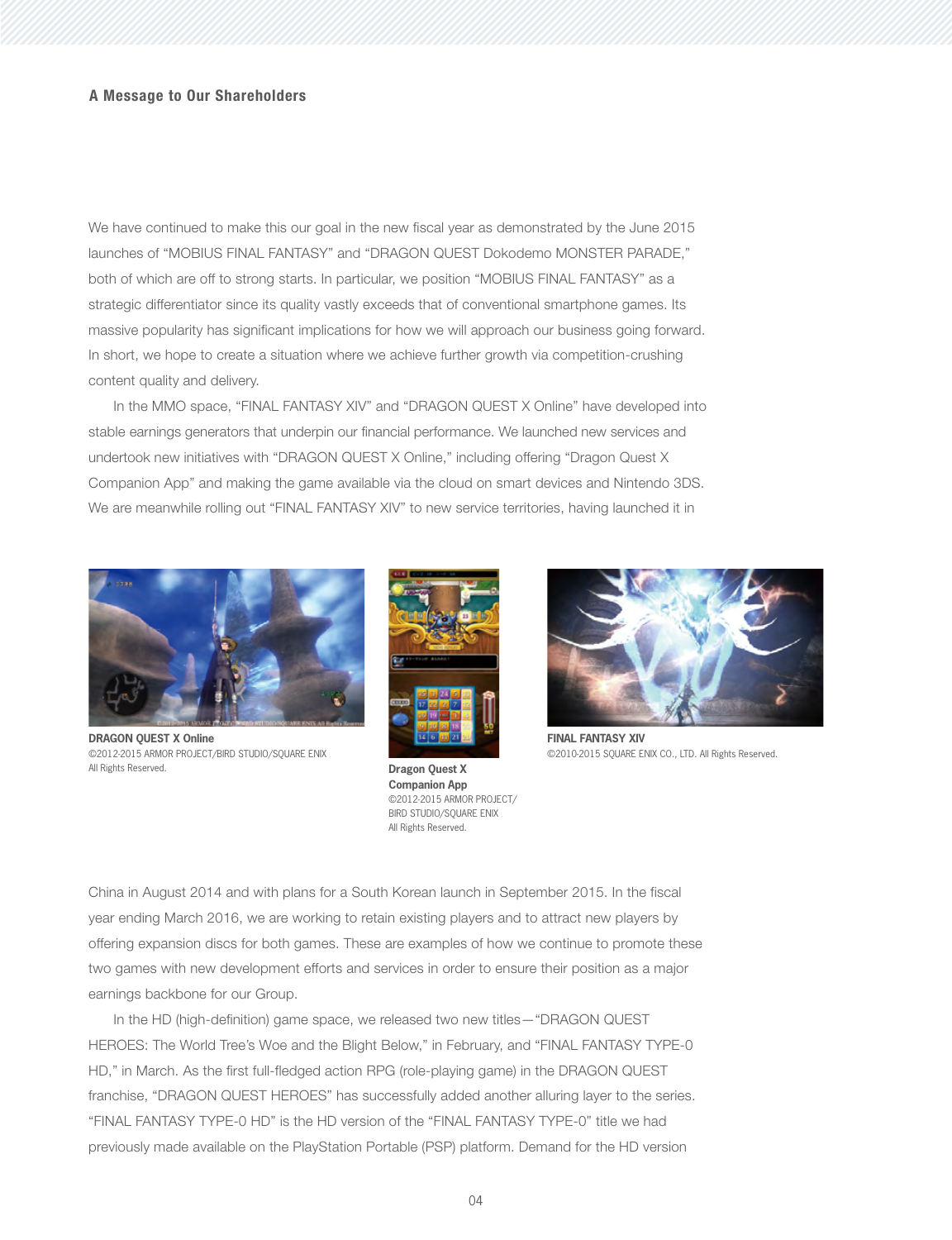

**DRAGON QUEST HEROES: The World Tree's Woe and the Blight Below** ©2015 ARMOR PROJECT/BIRD STUDIO/ KOEI TECMO GAMES/SOUARE ENIX All Rights Reserved.



**FINAL FANTASY TYPE-0 HD** ©2011, 2015 SQUARE ENIX CO., LTD. All Rights Reserved. CHARACTER DESIGN: TETSUYA NOMURA

was strong from European and North American game players as the PSP version had only been available in Japan. As such, the title, which includes a playable demo of "FINAL FANTASY XV," has proven a major success, selling over a million units globally. In addition to these new titles, we also saw growth in sales of full downloads of catalog titles, demonstrating that we are achieving longer product lifecycles. Given our ample catalog of assets, we are confident that this trend will work to our advantage.

 We are slated to release the latest installments of multiple major franchises from our European and North American studios in the second half of the fiscal year ending March 2016. PlayStation 4 and Xbox One have been on the market for two years and uptake of both platforms by gamers is now at full steam. Meanwhile, major European and North American publishers have plans for releasing a string of new titles. We are proud to say that our lineup for the fiscal year ending March 2016 represents a strong offering that can stand up to those of any of our peers. Competition is intensifying as the market picks up, but we intend to spare no effort in readying ourselves for the key holiday season.

 In the Amusement segment, our arcades continue to face a challenging environment, in part due to the hike in the consumption tax in Japan. Thanks, however, to our efficient management of our arcades, the segment was able to book operating income of ¥3.6 billion for the fiscal year ended March 2015. We did not release any major new game machines for sale, but existing titles such as "LORD of VERMILION III" and "GUNSLINGER STRATOS 2" contributed to sales thanks to brisk

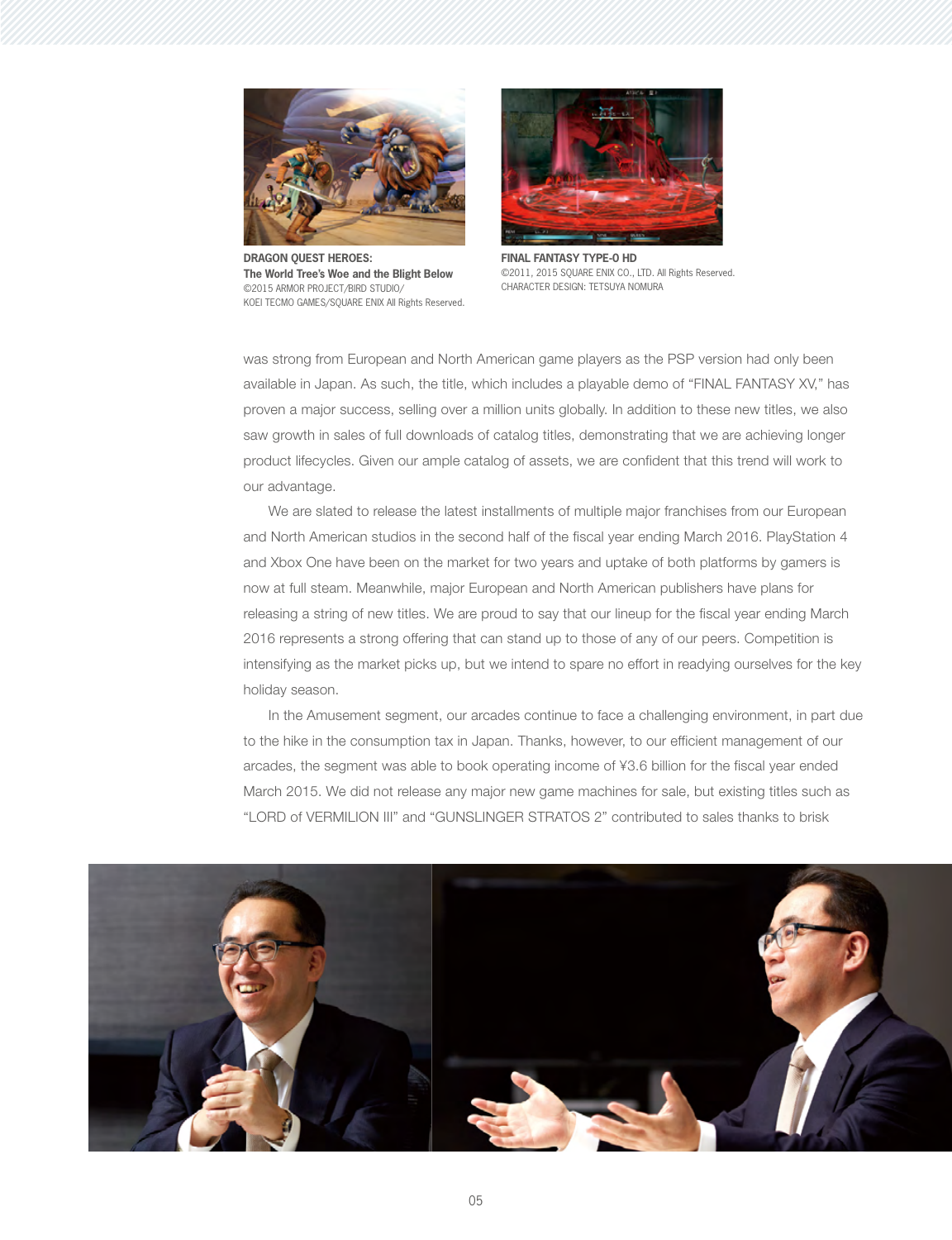

demand. While the Amusement segment faces a challenging environment, we believe it will occupy a unique position in our content business going forward since it offers players the opportunity to experience games in the real rather than the virtual world. We intend to mark a new era in the Amusement business by leveraging smart devices and other technological advances to provide new content that creates the feeling of live game play.

 The Publication segment delivered a strong performance thanks to the success of television anime series adapted from our comic titles. In particular, we see the strong growth of anime adaptations of titles originating on our "Gangan Online" platform as an extremely important achievement that will help spur our further transition to online media going forward. Growth in e-books was also significant, serving as another indicator of the fact that digitization is becoming a major trend.

 The Merchandising segment has grown into a stable business where we leverage not only our own properties, but also make proactive use of third-party content. Our high-quality merchandise has met with a great reception from customers, and more recently our collectors' boxes and other special fan offerings have also proven popular. We intend to continue to build up our merchandise lineup as we see it as a key element in further enriching our content offering.



**LORD of VERMILION III** ©2007-2013 SQUARE ENIX CO., LTD. All Rights Reserved.



**GUNSLINGER STRATOS 2** ©2012, 2014 SQUARE ENIX CO., LTD. All Rights Reserved.



**Gangan Online** ©2015 SQUARE ENIX CO., LTD. All Rights Reserved.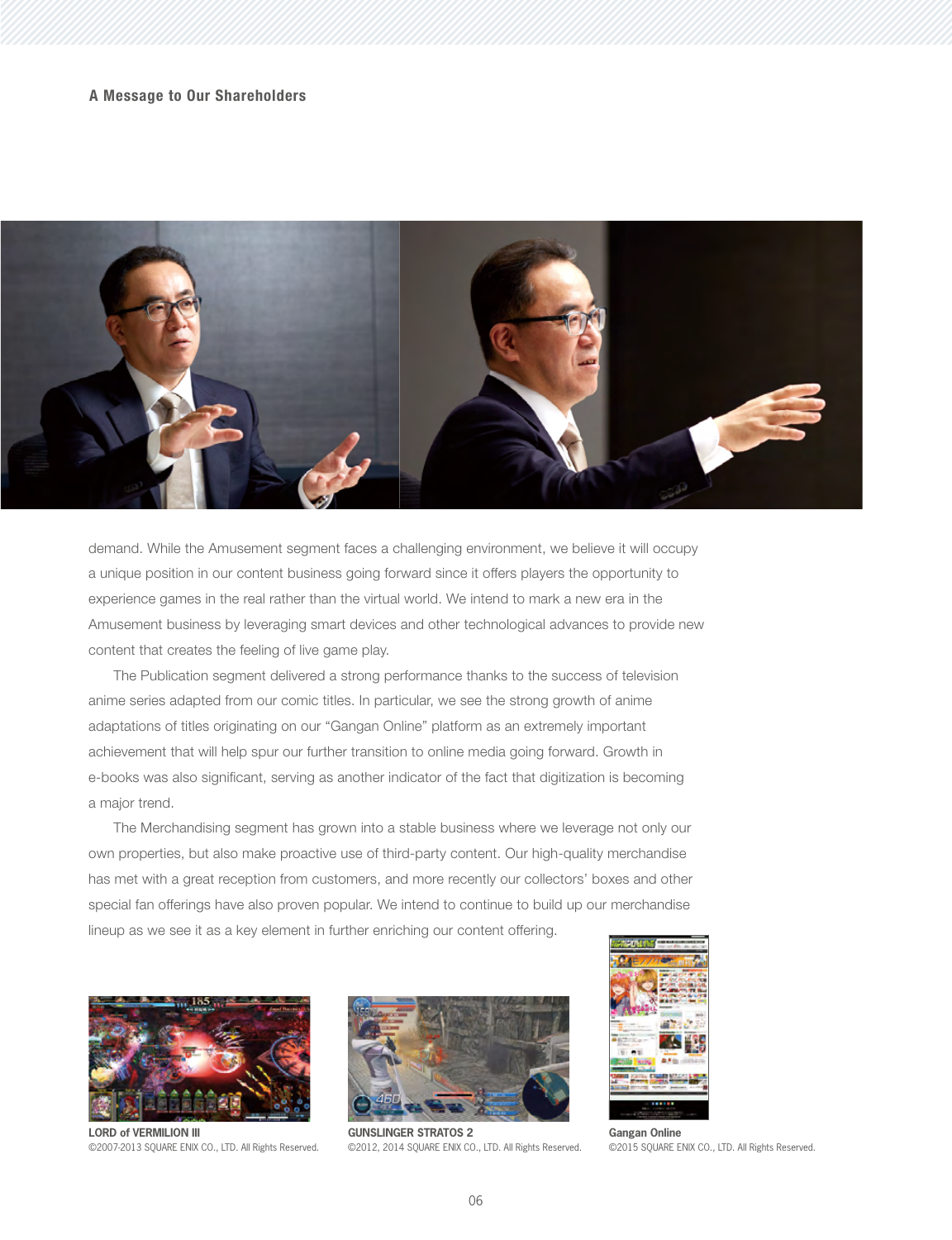# **The Way Forward**

Our business environment is undergoing major changes. Sales of PlayStation 4 and Xbox One are growing significantly, primarily in Europe and North America. At the same time, smart devices are becoming more advanced and more commonplace. As such, we are seeing an evolution in where and how we enjoy digital content. Moreover, as the term IoT (Internet of Things) suggests, everything around us is beginning to connect to the Internet. This is another trend that promises to create new experiences for us. We recognize that such changes are a constant feature of the landscape in which we do business, and based on that recognition, we maintain a constant goal: to deliver content of consistently high quality to customers around the world under the best conditions possible. We will continue to strive to attain that goal by engaging in research into the latest content and technologies, developing new business models, and cultivating new sales channels and regions. In addition, we will focus on the following initiatives in order to further strengthen and enrich our Group's content and IP portfolios.

#### **1. Revitalizing Existing IPs**

We will revitalize some of our strong IPs in ways that meet the needs of the modern gaming market. For example, we will take an IP developed for earlier generations of game consoles and recreate it for the latest consoles, while also proactively developing versions for play on smart devices. In addition, we will also explore possibilities involving VR (virtual reality) and other new platforms. We want our longtime fans to relish reliving past experiences with a freshness that only the latest in technology can provide, while at the same time have new customers enjoy the IP as though it were brand new. By not only optimizing single pieces of IP for single platforms but also rolling out IP in a multi-dimensional manner to meet the needs of the modern market, we believe we can deliver exciting new experiences.

#### **2. Creating New IPs**

How to constantly generate new IPs and how to cultivate them are key business issues for any content provider. Once new content begins to take shape, it is vital to have an environment and mechanisms in place that help it grow into a major franchise. We intend to strengthen our efforts to sow the seeds of new content, and cultivate them constantly, and we will pursue a variety of avenues in order to do so. Our Group possesses many content platforms, including console games, smart device games, arcades, PC games, and comics. All of those platforms are capable of giving rise to new IPs. We see this as a strength of our Group that is unmatched by any competitor. We will work in the fiscal year ending March 2016 to ensure that these IP cultivation platforms give rise to new IPs for us to foster for the future.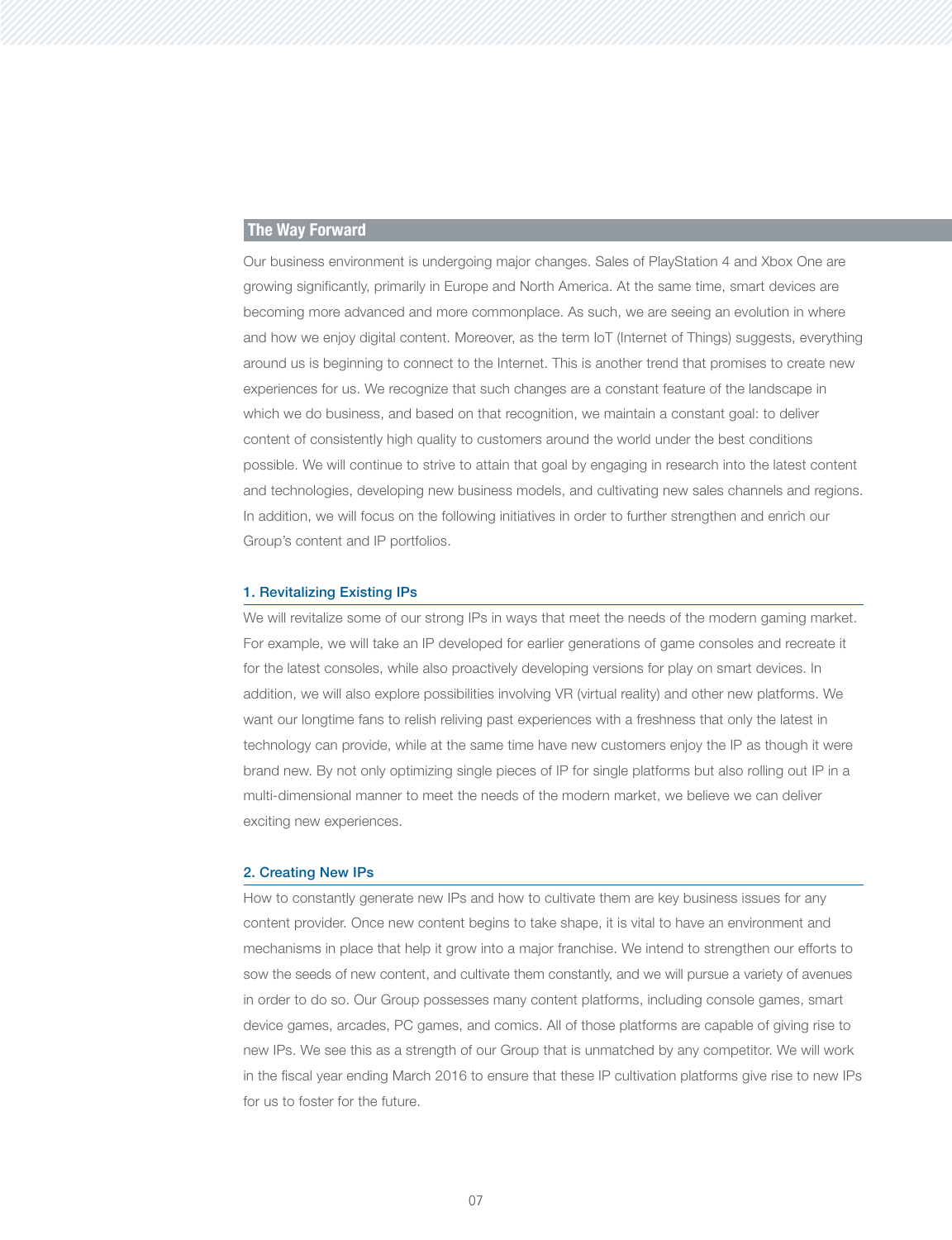### **3. Collaboration with Partner Companies**

As I mentioned above, we find ourselves in an age of change. Devices, business models, and the competition are constantly changing. This means that today's assumptions may not apply tomorrow. In such an ever-changing environment, insisting on complete self-reliance does not strike us as the best approach to staying unique and highly adaptable. Instead, I believe it is more beneficial to remain flexible about forming partnerships with others. A willingness to seek in others what we lack is a better approach to growing our business in this age of uncertainty. As such, we will not rule out any possibility as we explore and execute collaborative initiatives ranging from joint collaborations focusing on a single product to business alliances of a wider scope. In so doing, we hope to capture earnings opportunities in a timely fashion and leverage them for our further growth.

#### **4. Geographic Expansion**

The regions marked in red on the map below are those that the Square Enix Group has yet to enter. While the Internet has made the world more interconnected and less impeded by national boundaries, I believe that regional and individual tastes remain a major determinant of preferences for different types of content. Furthermore, as these untapped regions experience economic growth, their demand for content will mount, and their consumers will begin to want content rooted in the local culture rather than being satisfied solely with imports. As such, these regions have the potential to

#### **Overseas Expansion of the Digital Entertainment Segment**

- **Target markets**
- Existing markets

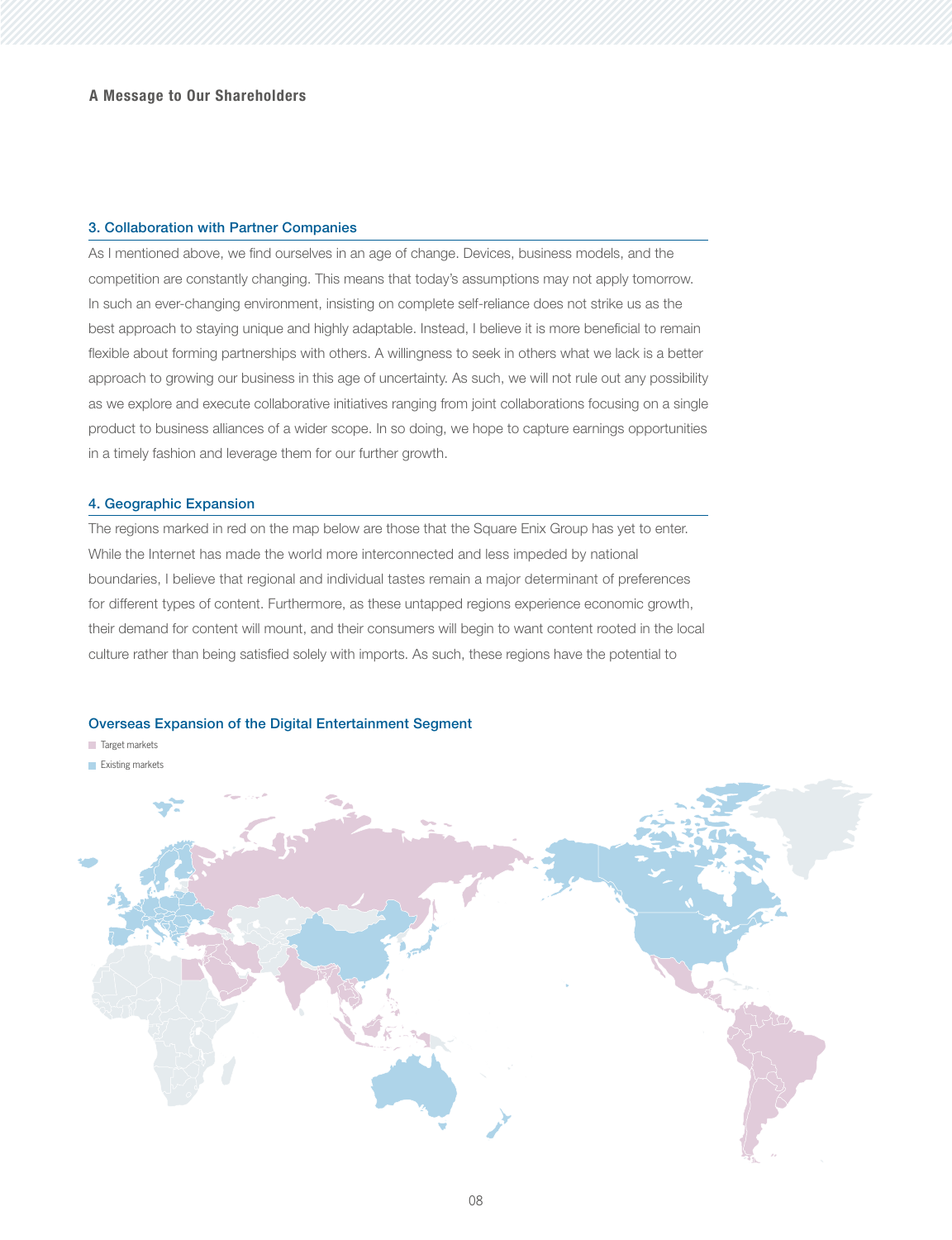

become major content-consuming markets in the future, which means it is important to establish a foothold there now. In the fiscal year ending March 2016, we will remain open to not only exporting existing content but also investing in local development efforts in these regions. We note also that economic growth in Asia remains strong and that the region continues to be a key market for us. In terms of size and technological development, Asia is now an advanced market rather than a growing one. In particular, China's shift to mobile has been remarkable, and the country possesses some of the most advanced mobile game development technologies in the world. This makes collaborations and partnerships with Chinese companies very appealing, and we intend to approach such opportunities as an important part of taking on the competition not only in China itself but also in Japan and globally.

# **For Our Next Stage of Growth**

We target significant upside for the fiscal year ending March 2016. We expect games for smart devices and PCs, as well as online games including MMOs, to continue to drive earnings. Moreover, the second half of the fiscal year will see the launch of new HD game titles developed by our European and North American studios. These major franchise titles embody the brand value of the Square Enix Group and continue to occupy a key position in our product portfolio. Moreover, digitization has expanded the lifetime product value of these titles, sustaining sales for a much longer time. As I mentioned above, the lineup we announced at the most recent E3 trade show was extremely well received for its quality, richness, and diversity. This raised high expectations for sales in the second half of the fiscal year, and we will work to see those expectations met. In addition, we believe that enriching and diversifying our product pipeline via the aforementioned initiatives will be a determining factor in the Square Enix Group's leap to its next stage of growth. We will need to invest to make that happen. At the same time,